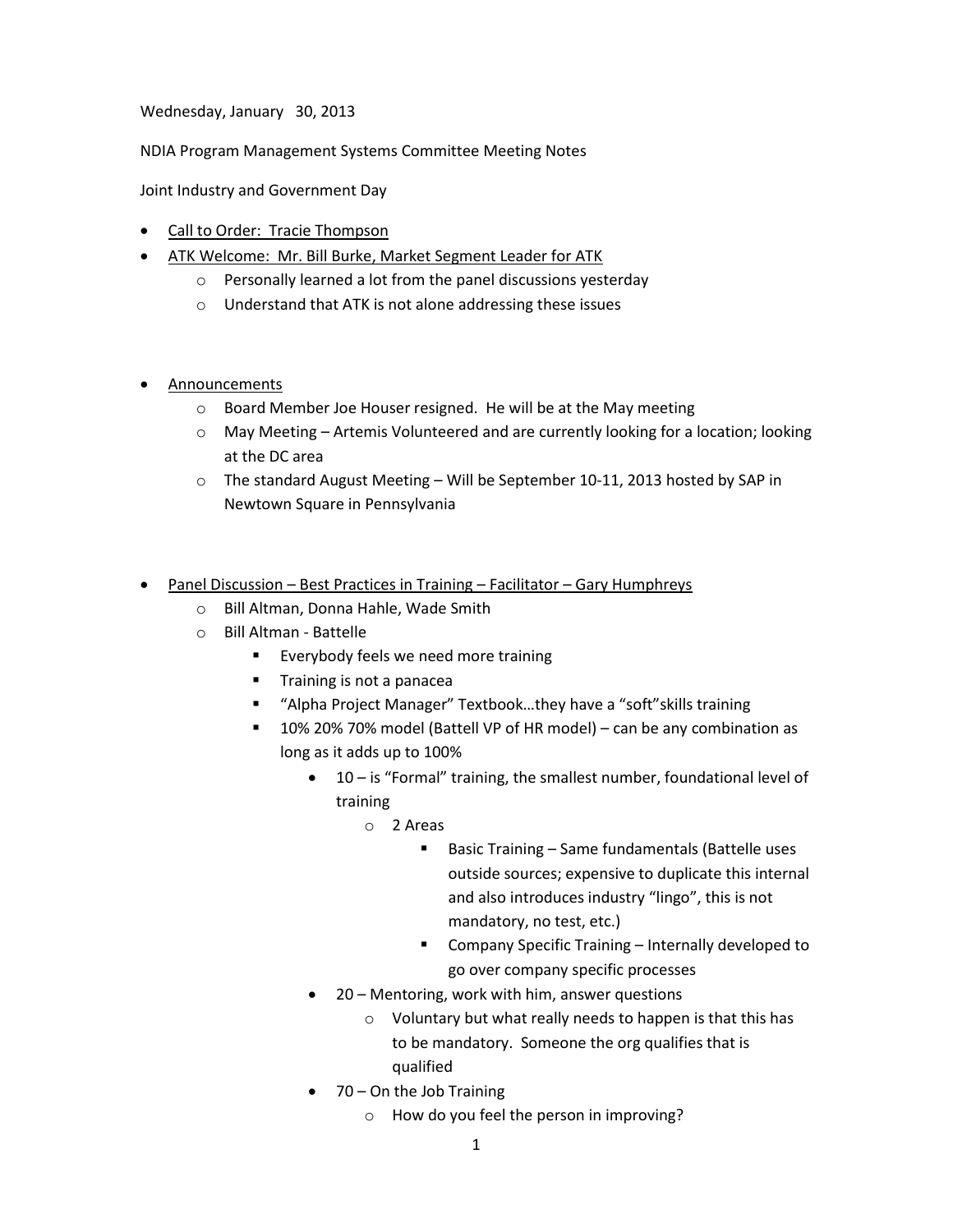- o Comes down to Accountability
- o Needs to be addressed more
- Do not Certify any individuals; but some certifications maybe in some RFPs (e.g. PMP certification). Up to individual line management to put the expense behind it. Voluntary…PMP Certification does not mean there is automatic promotion or automatic pay raise. It has to be Pay for Performance
- o Donna Hahle Harris
	- Harris is similar to Battelle
	- Have Training and mentoring and OJT as well
		- In house training program developed to train basic "blocking and tackling"
		- Over the last couple of years got the sense the PMs are doing a good job of "blocking and tackling" but most PMs are out of engineering…so realized that they lacked Business Acumen and the "soft" skills like communication
			- o Have been developing the Business Acumen training and "soft" skill
		- But even then there was no real definition of what is required. So developed a 1 page training requirements honed in for the specific functions
- o Wade Smith Raytheon
	- **Very similar to others**
	- Have to have an assessment of where your staff is at
	- **Fig. 2** Formal Training and Experiential Aspects
	- So have over the years developed a certification program (started looking at this when the EV certification was pulled) as an element of PM  $-$  corporate level of competency level; level of gradable; Demonstrated capability.. "judged" by a board and a VP has to approve; Match the program requirements to the "level" of the individual.
	- Training 60 hours…situational training (e.g. business cases) 150 hours
	- Challenges Correlating Training with Performance
	- Invest a lot of \$ on tools for the PM
	- Purposely developed indigenous training; wanted control over content and delivery
- o Sikorsky Example
	- To be a CAM needed to be certified (needed to take training, take scheduling, had to present it) and once passed there was a "reward"/"bonus" and Instructor lead
		- Bill Altman No Bonus Mostly on-line for fundamental classes; there is 2 ½ day instructor lead classes which have case studies and all internal process training is instructor Lead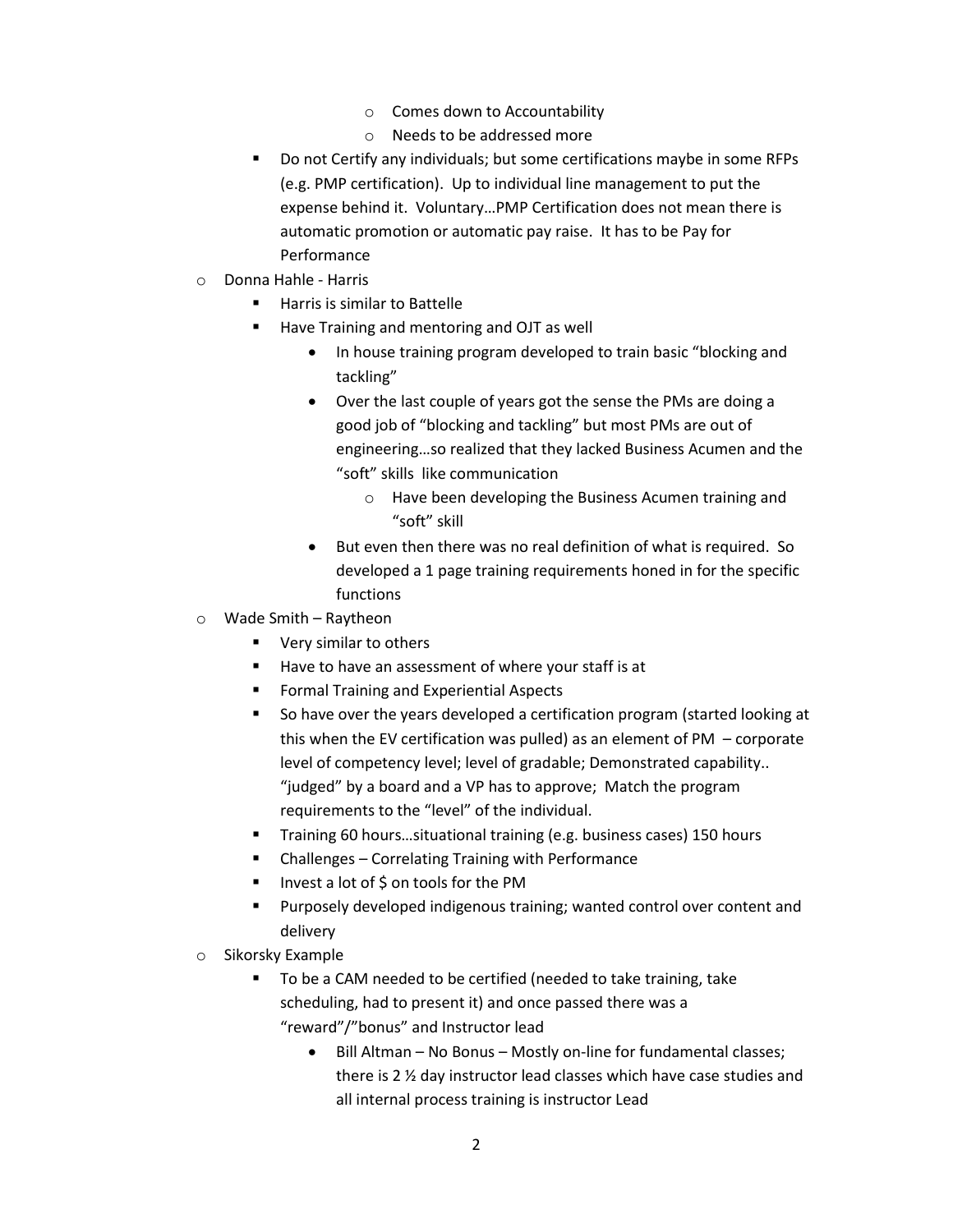- $\bullet$  Donna Hahle No Certification Mostly internally developed class analysis to determine what can be instructor lead or CBT
- Wade Smith again similarity; there is no perfect way; CAMs have 24 hours of web based training; must go through annual refresher course to maintain their certification; Annual refresher is on specific topics; Instructor Lead is ALWAYS done by PM or Senior Executives not by learning professionals. No Bonuses
- o Show of hands of the attendees
	- Really NO Bonuses (L3 had the only one)
- $\blacksquare$  Certification Not many companies
- Harvesting Under-runs Sung Soon Stultz, Facilitator
	- o Panel Members Mr. Loftis, MDA; Mr. Ricci, NGC (but previously providing DoD Contract Management); and Mr. Kusick, Raytheon
	- $\circ$  Conclusion is that PMSC should look into working with the Govt to develop a white paper/guide maybe much like the OTB/OTS Guide which assists the Govt and Industry on how to get additional scope onto contracts without increasing "funding". The major discussion / clarification that needs to be addressed is the "contracts" terminology to "EV" terminology.
- PARCA Mr. Kranz, EVM
	- $\circ$  Vision: EV is actually used by Program Office to make day to day decisions; How EV can help them drive their job; Doing the right thing with EV; Fundamentally EV is a Tool and Contract / Contract Value is Real; Got to figure out how to get EV to support instead of other way around.
	- o Most important thing under Comms and Outreach PARCA EVM Duties
		- Established a communication inbox since August 2010 and have now received about 70 to date. Have done enough now to determine how the decisions are communicated out
	- o Policy and Guidance EVM Duties
		- Most important change is the IPMR DID 20 June 2012
		- IMP is there any thought to make this a DID instead of as a current guide … PARCA does not own it…Systems Engineering does. Gordon, doesn't see why it can't stand as a guide, but should be promoted
		- Has DoDI 5000.2 and DAG been updated? It is imminent for 5000.2. The DAG is in the process but not as familiar with the schedule for this.
		- Update EVM Application Policy in DFARS
			- In discussion with Mr. Jinman it was recommended look at instead of policy memo but more like PGI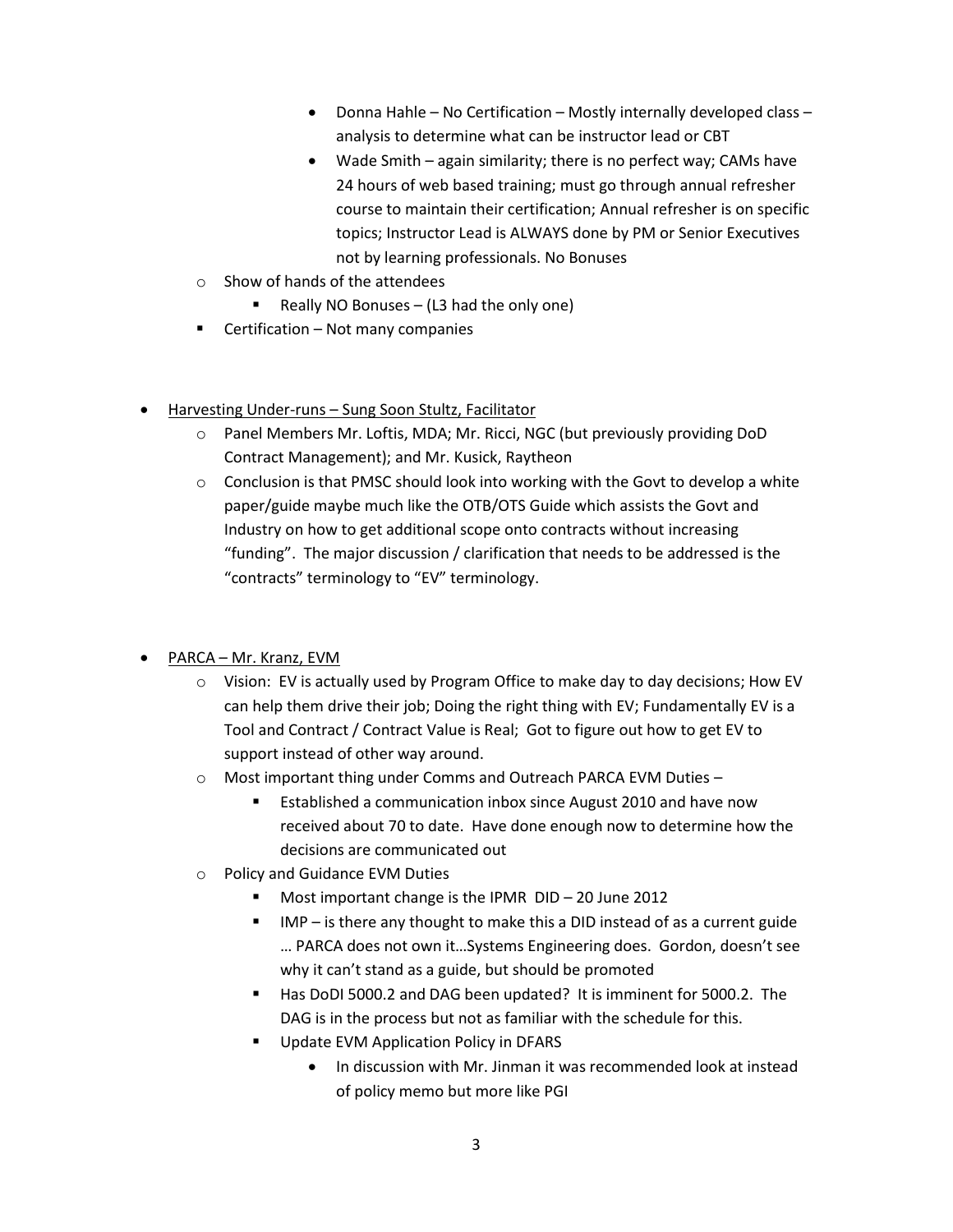- If you add to PGI then the DFARS need to be touch which then require DFARS change
- Currently working with Mike Pelky how to do this and the implication
- o EVM Competency EVM Duties
	- Working with DAU
	- **Hoping to have Competency Model around March / April timeframe**
- o EVM Data Requirements
	- Most of what is being received is tailoring guidance (Sustainment oriented, IDIQ, Task Order)
- o Central Repository (CR)
	- **Updated security model to more granular such that we can partition the** access requirements
	- More sophisticated data analysis; as we get XML file around first part of this year should be able to do analysis
	- OSD PM and SE staff training
	- Starting a EVM CR users group
	- Updated business rules for better metrics definitions actually looking at new metrics to help manage as data becomes in
- o Communications and Outreach
	- Issue resolution process for adjudication of EVM policy interpretation
	- **Update the EVM website**
- o EVM Central Repository Users Group
	- Exchange ideas, share information, training and capture requirements
	- April  $10^{th}$  is the initial one day working session
- o Questions & Answers
	- **Smartphone EVM App Just looking to see if there is opportunity here.** There is nothing solid
	- PARCA Exchange Program -That is a program where government folks (civilian agencies and government offices) can come in for 6 month period or so to get exposure to PARCA
	- Competency Model is that available…will look at making it available to the industry…wait a month or so till the update is made
	- IPMR Guidance Addresses the Schedule Margin
	- **E** Stop Work is that still being looked at as a PGI Guidance by DCMA. DCMA should provide guidance tomorrow.
	- PARCA has the requirement to review all RFP's for ACAT I programs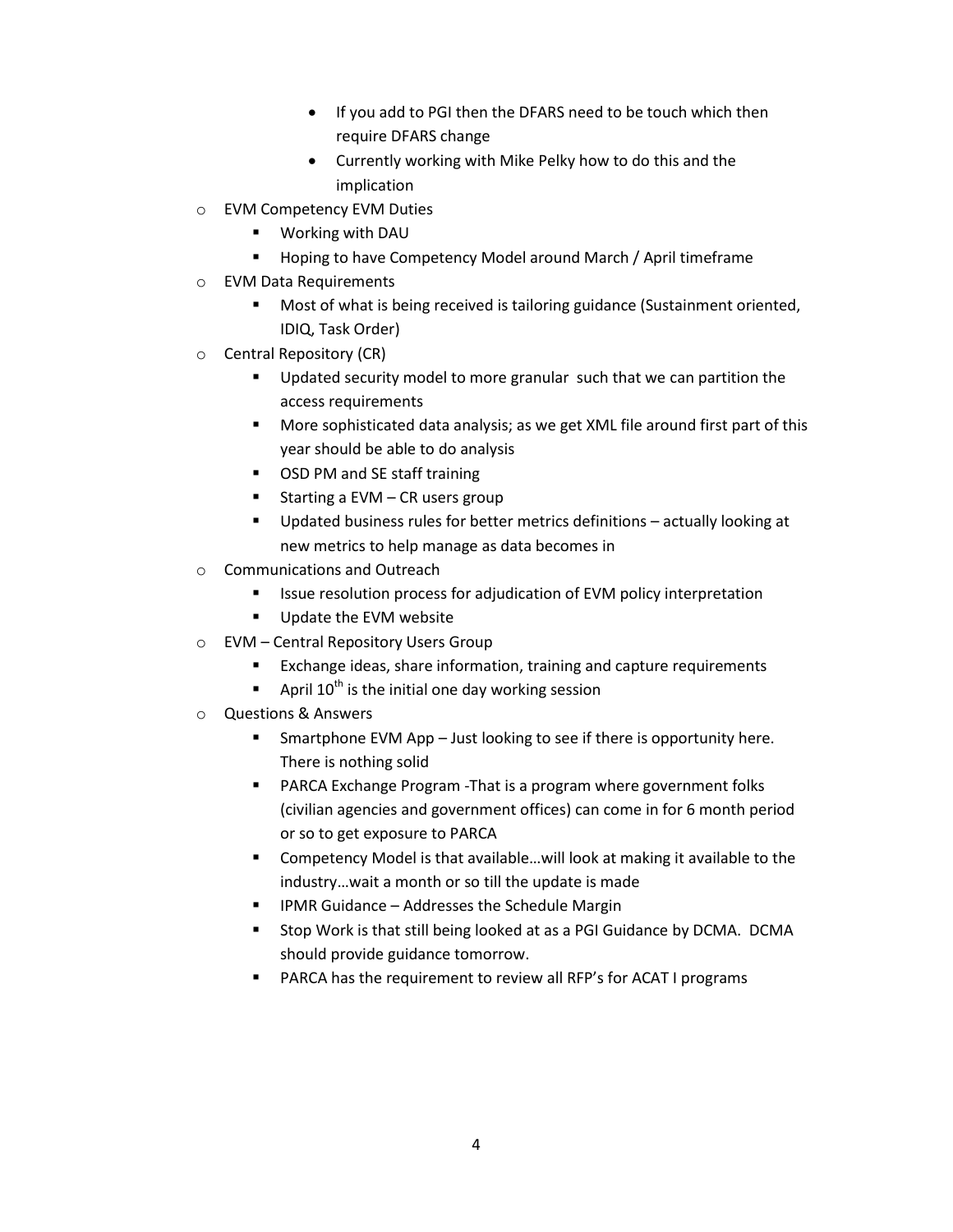- DCMA Operations Jim Henderson
	- o Remember there is no EVM Center anymore
	- $\circ$  ? DCMA Certification Program? Do not know statistics related to the question as it the other department
	- $\circ$  DCMA-INST 1201 release / update: December 2012 should read and familiar with it.
	- o CAR eTools Issuance and tracking
	- o What are we doing from training the DCMA about the new process? Subcontractor CAR process…only talking about the situation where the subcontractor has ONLY subcontractor activity (No, other contract that the subcontract is also PRIME) …then the CAR has to go to the Prime as there! If is only the surveillance then the CAR is to the prime. Because the Surveillance is done at the request of the Prime's DCMA..only if the subcontractor has no PRIME contract
	- o Stop Work Order Draft was created …handed over to DCMA DAR council representative. Still in the DAR Council process. Proposed PGI by DCMA…so it is really up to the DAR council. Would not expect this to be fast process.
	- o Business Systems Rule guideline and the CAP action plan turnaround requirement (45 days from the date of issuance of a Level II or Level III to submit a CAP)…alignment?
	- $\circ$  PGI says that for disapproval it will follow the Business Systems Rule... however, the withholds will not be made unless the Business Systems Rule is on the contract
- Keynote Speaker, David Berteau, Senior Vice President and Director CSIS International Security Program
	- o Thought about bringing you some news of optimism, but couldn't get there
	- o Look at 4 questions…focus on Defense / DoD but covers the other agencies as well
		- Where are we?
			- Continuing Resolution at FY12 level expires March 27<sup>th</sup>
			- **•** Preparing Sequestration
			- Little bit of flexibility in O&M
			- Tremendous slow down in obligation; obligation in  $1<sup>st</sup>$  quarter of FY12 is down 7-10%; GDP shows slight shrinkage in that first quarter
			- $\bullet$  Hit the debt ceiling on Dec 31<sup>st</sup>; We really have no debt ceiling as they suspended the debt ceiling; Will come back on May  $17<sup>th</sup>$  and will probably set to whatever level we incurred till that time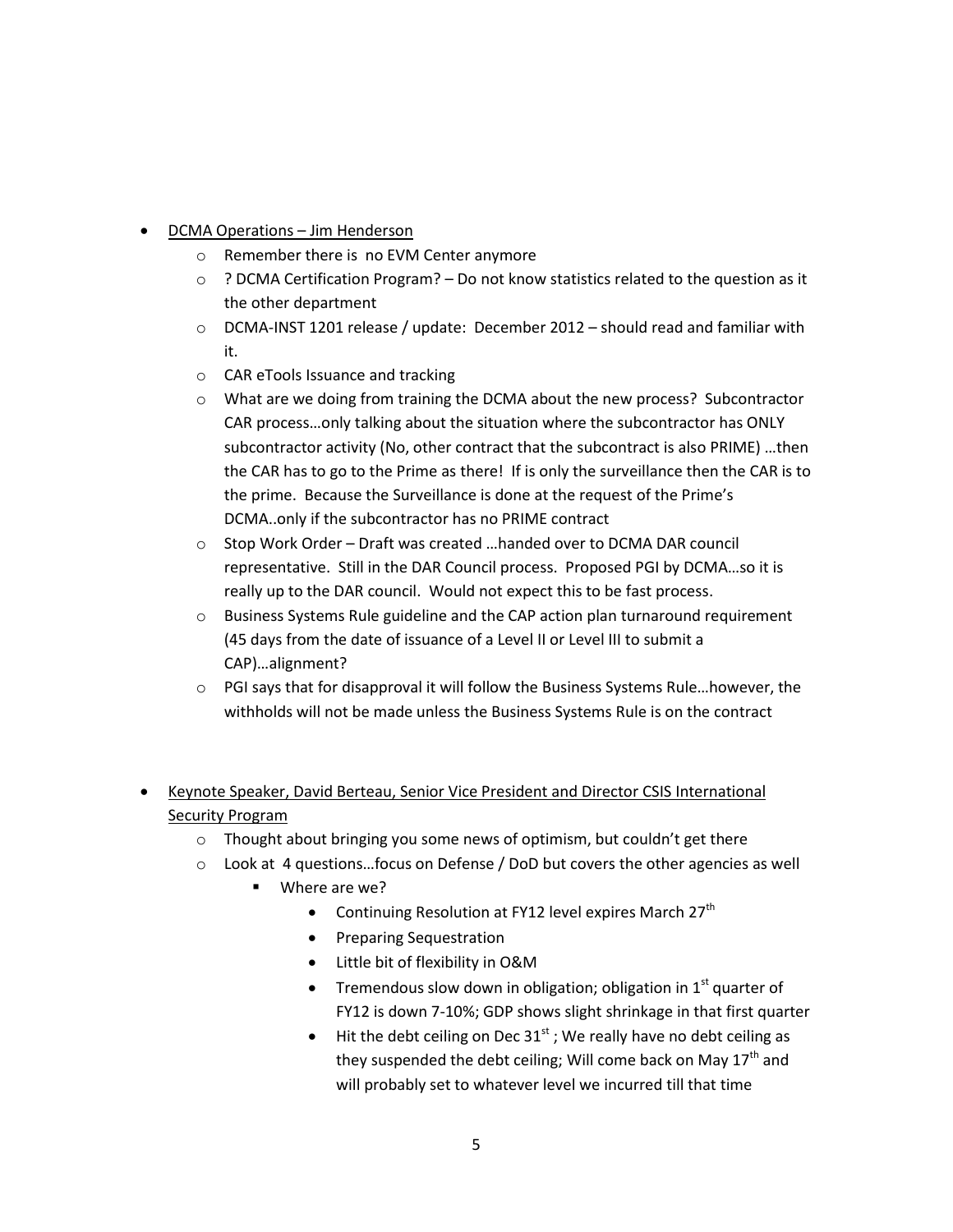- Under normal times we would be preparing for FY14 but none of the budgets have been prepared without sequestration
- Value of defense \$ has been steadily declining over the years. Since 9/11 pay and benefits increased by 60%; at current rate 2020 the same amount \$ will only buy 56% of what we can buy today (even without sequestration)
- How did we get here? This is where we have been going for a long time
- Where are we going?
	- Plans are due to Sec Def by this Friday the plan for sequestration with the word "reversible"
	- 80% chance that sequestration will be implemented
	- Can we pay for a defense budget in an unhealthy environment?
- What does it mean?
	- Scenarios Bookends
		- $\circ$  Cut spending drastically House
		- o Increase revenue Pass a concurrent budget resolution by Apr 15<sup>th</sup> – Senate
- Positive Note
	- Polling data from last Sept / Oct. from Children  $5^{th}$ -12 graders…how likely will be that your life will be better than your parents? 95% believed that very likely or likely that their lives will be better than their parents.
	- At the core it is about our future generations.
- o CAIWG Jerald Kerby (EVM focal point for NASA)
	- Gordon Kranz is involved with this Group
	- 2 other "members" GAO and FAA? (GAO for sure but Can't recall if this is FAI? )
	- **If interested in joining / assisting this group contact Jerald or Traci** Thompson
	- Meet once a quarter in the DC area
	- 4 Sub-teams
		- Project Management
		- Reciprocity
		- Scalability
		- Central Repository (website)
	- Next meeting sometime in April contact Camilla Canty (see presentation for contact information)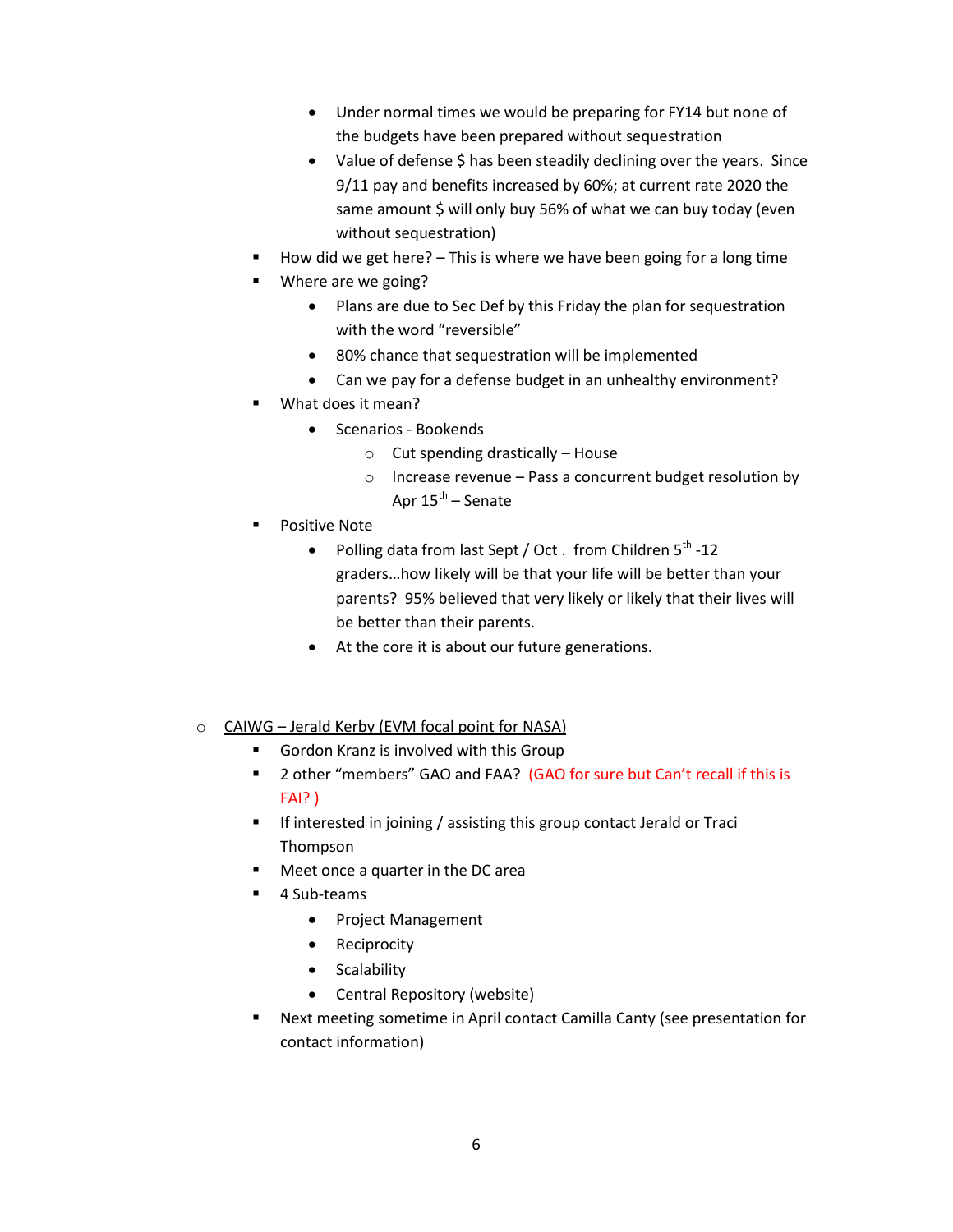- o New Working Group Sustainment Working Group John Duval
	- **EXECT** Looking at having a session at the May conference
- Working Groups
	- o Production Please see handout
	- o PMOWG Bill Altman
		- **Dave Johnson who was the co-lead has resigned and Stewart Tague has** volunteered from UT
		- Charter Will be submitting charter changes to Board for approval
		- Change in Name Will be working with Board to get approval for a name change (PMWG) to Program Management Working Group
		- Deliverable under this working group. Have identified a possible deliverable from this working group – Predictive Measures Guide pending Board approval
	- o Clearing House Kathryn Flanigan
		- Did not have any issues that came forward to resolve
		- **Will update the process to ensure the right interface with government**
		- There was a discussion about responses the clearing house provided that has been provided
			- Ask Board approval to publish the recommendations that were made so that all can see the types of questions and responses
	- o Planning & Scheduling Yancy Qualls
		- Risks & Opportunities folded into this group John D.
			- 3 other areas besides working with PSAEG
				- o IBR process participation
				- o Supplement to application and narrow it down
				- o Guide and what makes a good risks and opportunity guide
			- Revision of charter will be sent to the Board for approval
		- GAO schedule guide This working group will provide an input to GAO
		- Care and feeding of PSAEG
		- Will work on developing a charter
	- o Contracts Nick Pisano
		- **Looking for Members**
		- Data Retention What and How long
		- **Stop work orders and Partial stop**
		- Wording on FAR to clarify EV
		- Training of Contract Management